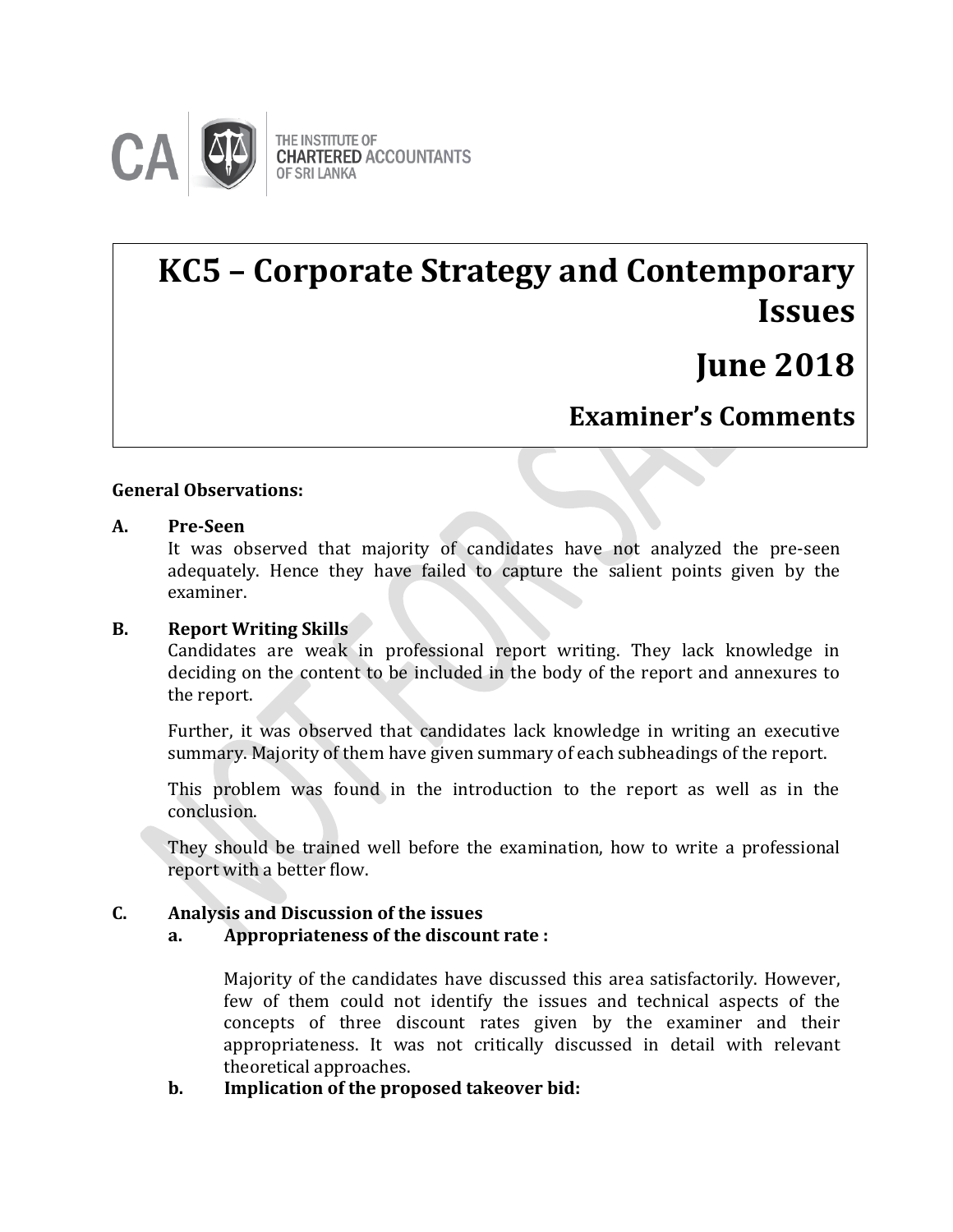Except few candidates, others failed to apply the relevant technical knowledge (Mergers and Acquisition) to calculate the following correctly after the takeover: Number of Shares **Earnings** Net assets Price Earnings Theoretical Market price

This clearly indicates that majority of the candidates did not have adequate knowledge in this area, and they have not done prior preparation even though, examiner has given clues in the pre-seen.

Few candidates have discussed the qualitative issues along with calculation to justify their final decision to reject or accept the offer. There were good explanations given by few candidates.

#### **c. Relevance of offering own-branded products:**

This area was discussed well by majority of the candidates

#### **d. Governance and ethical issues**

Except few candidates, others discussed this area in detailed by covering adequate number of issues as expected by the examiner.

#### **e. Direct implementation of the IT system**

Majority of the candidates have misunderstood the requirement and therefore, the discussions were irrelevant.

Examiner's expectation was a critical analysis and a good discussion on 'Direct Implementation'. However, the discussions were on 'implementation of an on -line sales system'.

#### **f. Strategies to be adopted with a view to create value in sustainable manner**

Few candidates have taken a proper approach to bring strong strategies in to their discussion by applying Ansoff, PESTEL analysis, SOWT, value chain analysis etc. However, majority of the candidates have failed to show the ability to apply such strategic management models to formulate sustainable value creating strategies.

Some of them have discussed the theoretical aspects of "sustainability" in the context of 'sustainability reporting'. Further, majority of the discussion were not at an appropriate level expected from a consultant.